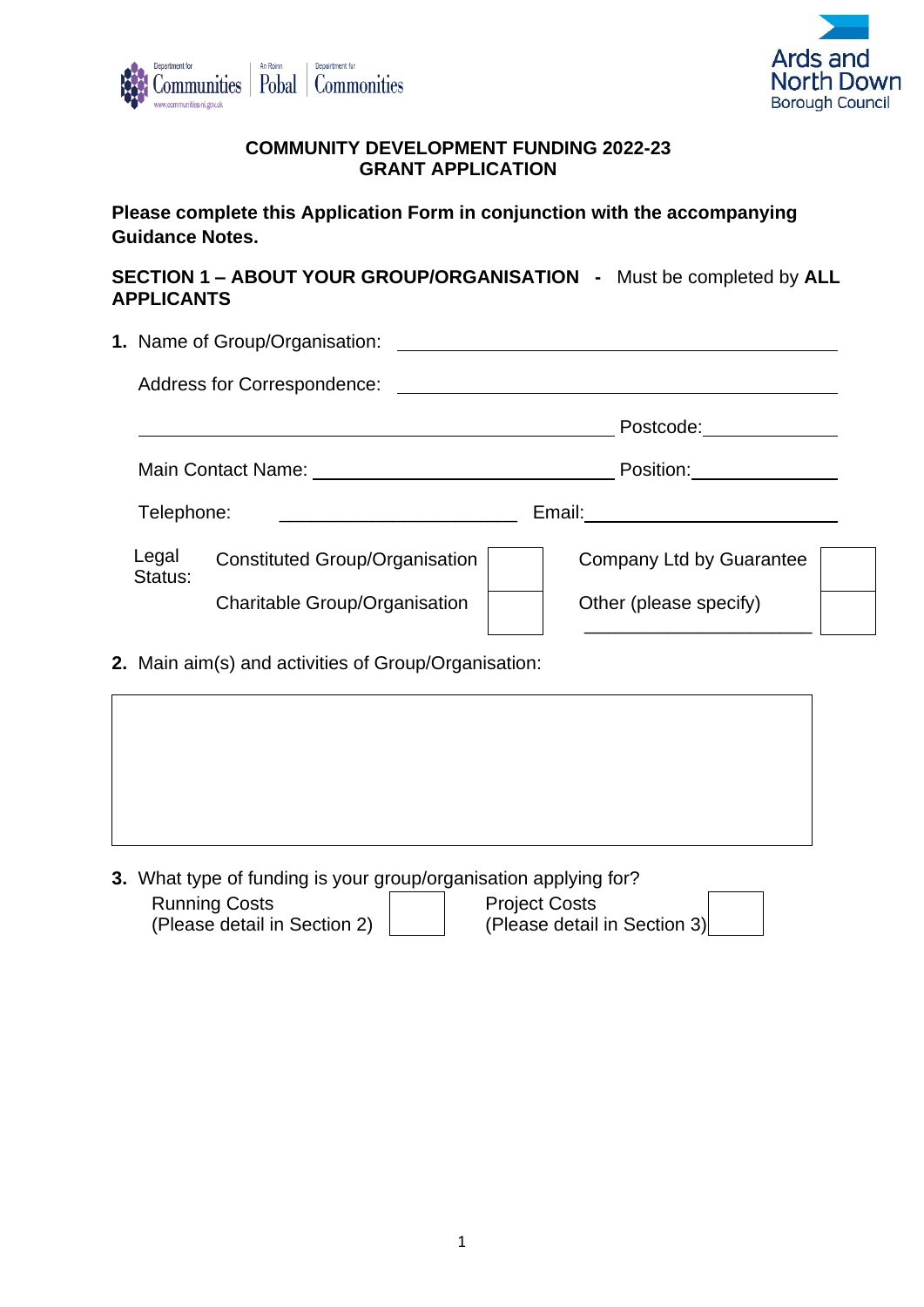### **SECTION 2 – RUNNING COSTS**

Questions in this section are **only** to be completed if you are applying for **running costs** for your group / organisation

**4.** When was your Group / Organisation formed? **4.b** If you have a community base or hall please answer the following – Number of Members on your **Committee** Number of Volunteer / **Members** How many people does your group / organisation support?

What is the approximate footfall through the base/hall for the last 12 months?

What are the opening hours of your base/hall?

**5.** Please detail what running costs that your group / organisation is applying for and why they are essential for the group.

**6.** What location is the main catchment area for your group? Please include postcode of area.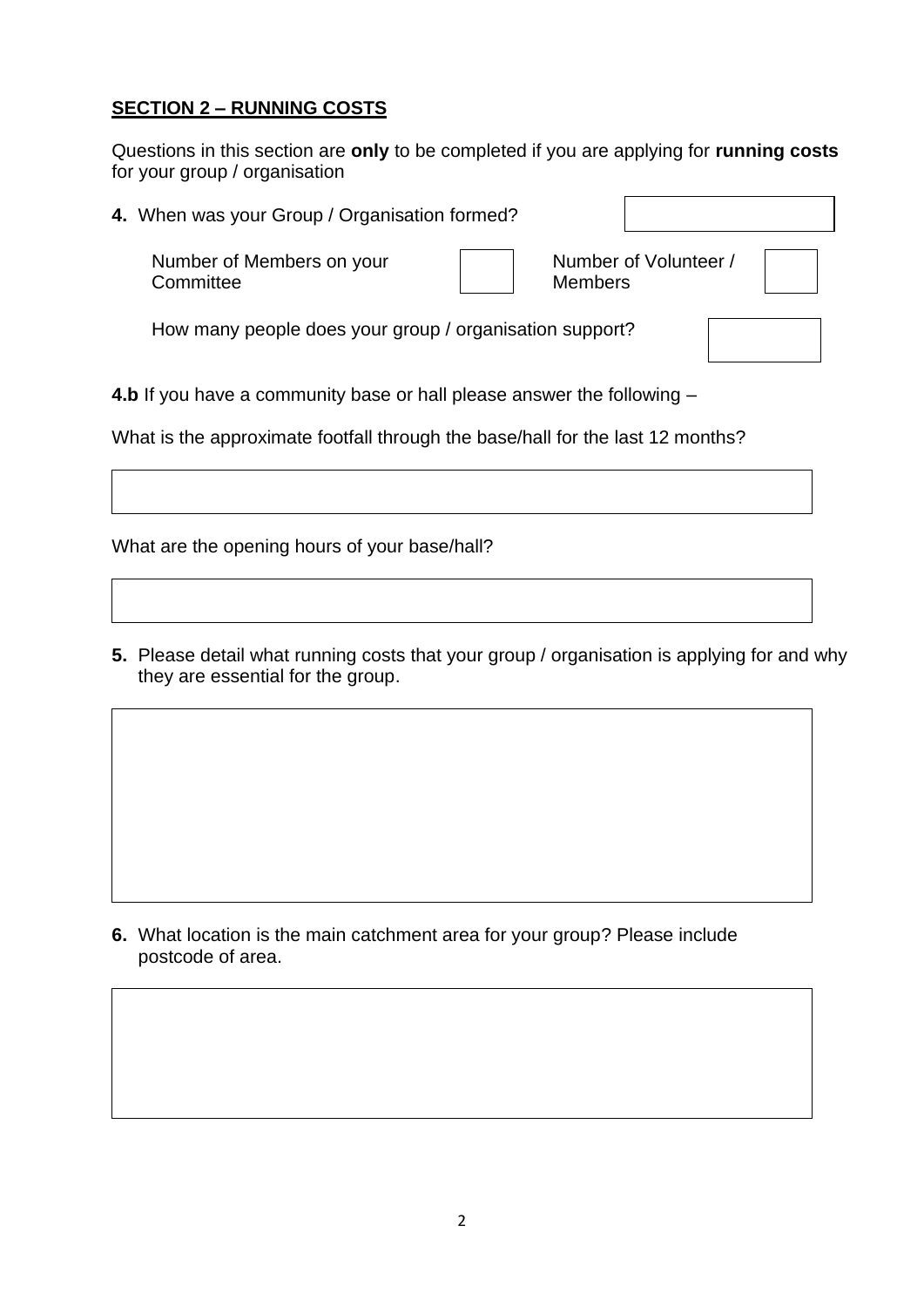**7.** How does the Community benefit from your group and what do you plan to achieve this year?

**8.** Please explain what steps your group / organisation will take to be more sustainable in the future.

# **NOTE: PLEASE ENSURE THAT YOU ALSO COMPLETE SECTIONS 4 and 5**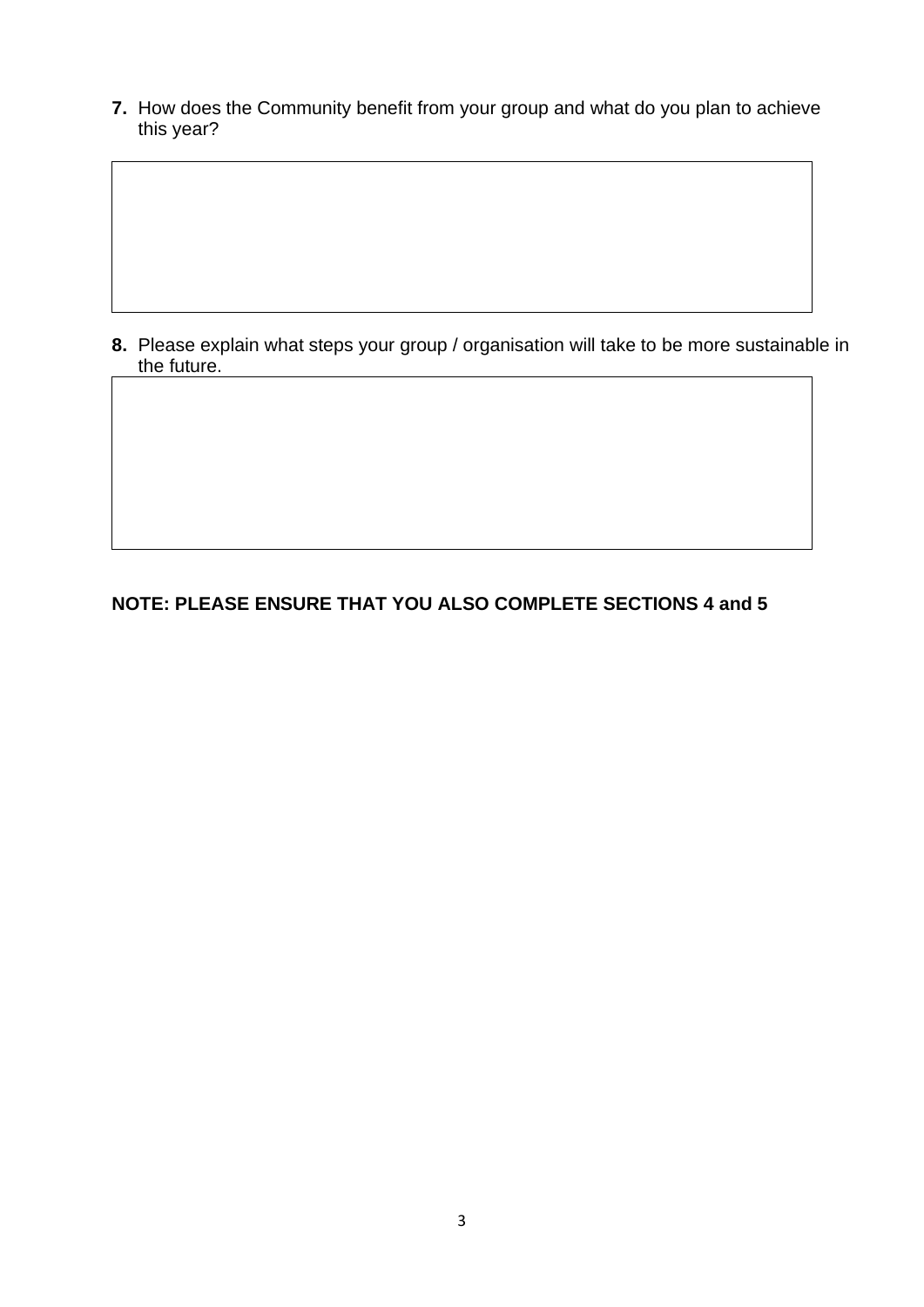# **SECTION 3 – ABOUT YOUR PROJECT**

Questions in this section are **only** to be completed if you are applying for **project costs**

| Please provide the title of<br>your project:                 |  |
|--------------------------------------------------------------|--|
| Where will the project be<br>based? (Address incl. postcode) |  |

Project Start Date **Project End Date** 

**9.** To help us understand your project, outline the main aims of the project and how you plan to deliver it.

**10.**What geographic area will benefit from this project (include postcode) and who is your target audience?

**11.**Please outline the needs within your community for this project and how it will be delivered.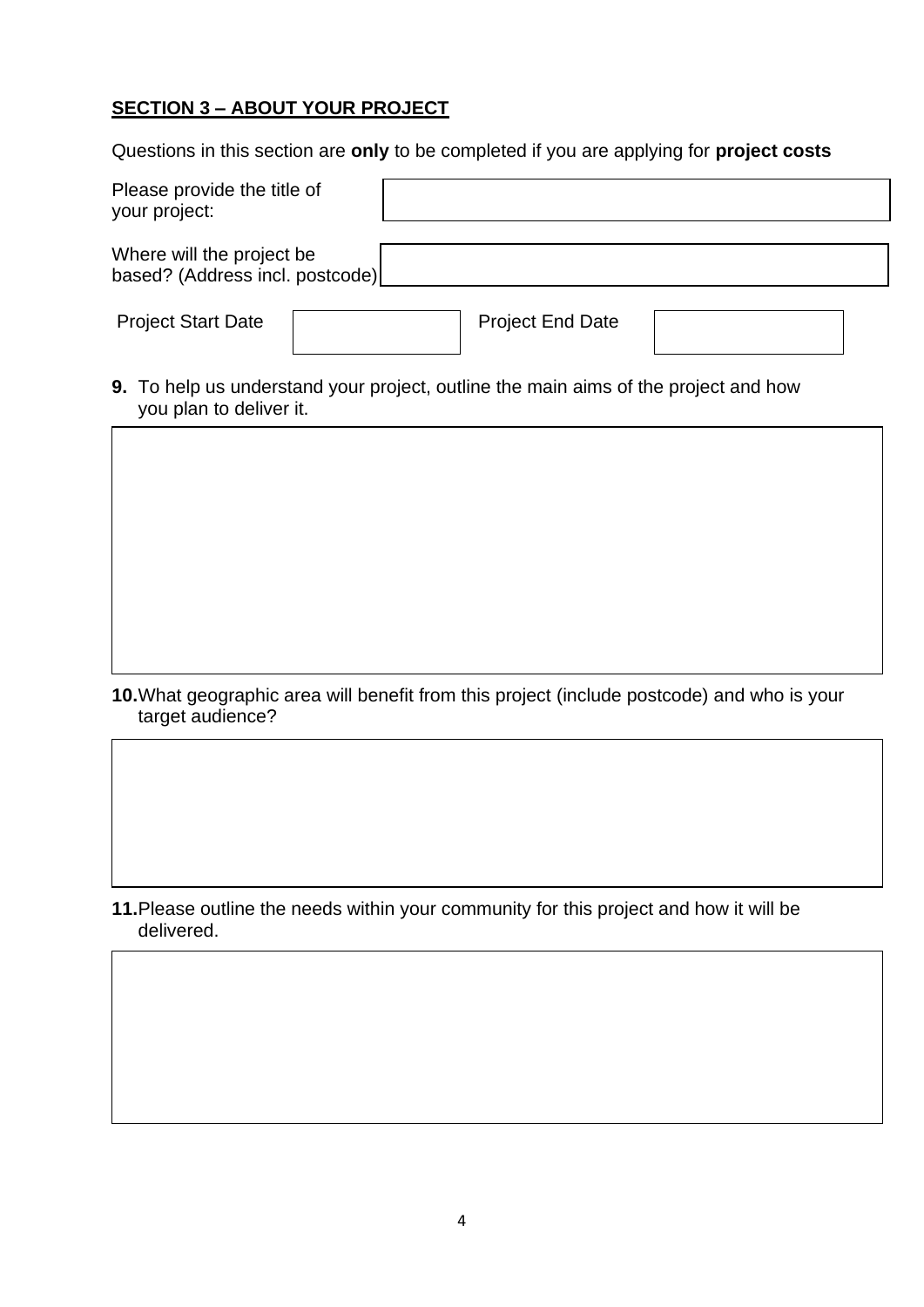**12.**What are your expected outcomes and how will this Project benefit the community? (e.g. learn something, bring people together, community cohesion)

# **NOTE: PLEASE ENSURE THAT YOU ALSO COMPLETE SECTIONS 4 and 5**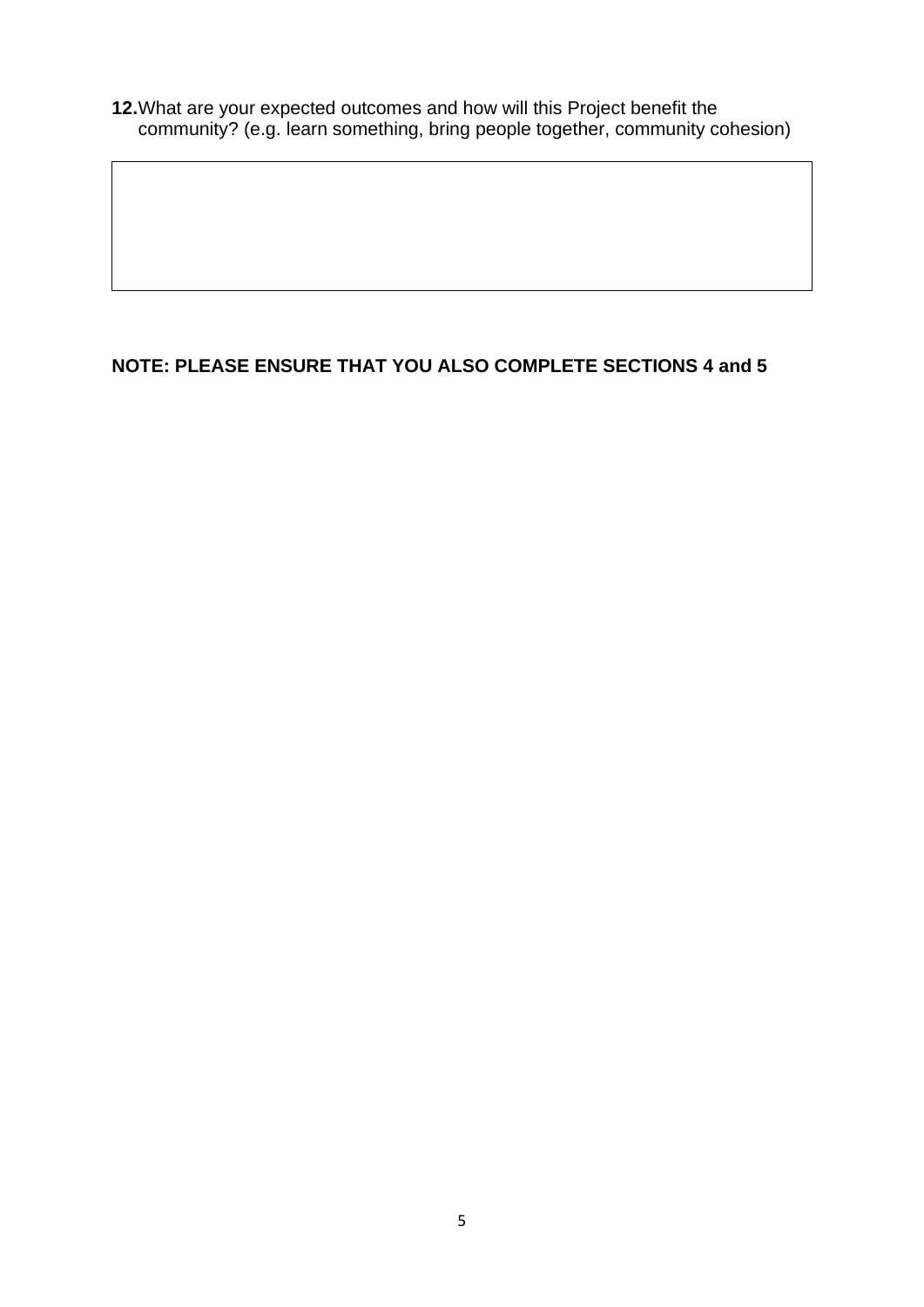## **SECTION 4 – OBJECTIVES OF THE COMMUNITY DEVELOPMENT FUND**

Questions in this section are to be completed by **ALL APPLICANTS**.

**13.**Does your group target poverty and social exclusion?

| No |
|----|
|    |
|    |

 $\Box$ 

In what way will your group encourage people to attend and ensure that it is available to everyone?



**14**. Does your group promote health and wellbeing?

| No |
|----|
|    |
|    |

 $\Box$ 

Please outline how your group will encourage and promote health and wellbeing within the community.

**15.** Does your group promote equality and good relations (Section 75 Legislation)?

Yes **Internal Contract Contract Contract Contract Contract Contract Contract Contract Contract Contract Contract** 

How will you ensure the group is open and accessible for everyone to attend and compliant with Section 75 Legislation?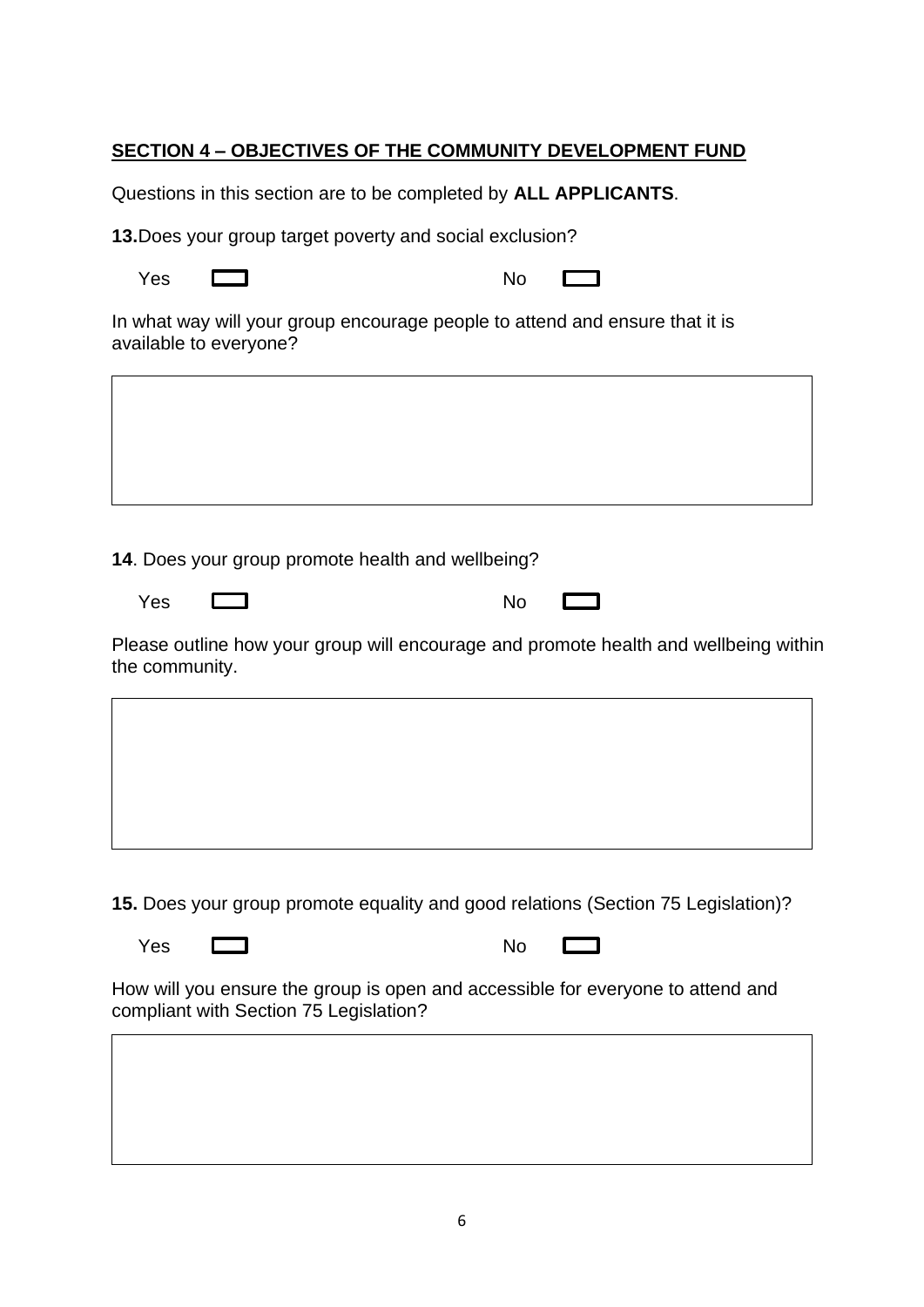# **SECTION 5 – COSTS**

Questions in this section are to be completed by **ALL APPLICANTS** 

**16**.Please give a detailed breakdown of your projected costs, including details of any other funding you have applied for or secured (costs should incl. VAT where applicable and continue on a separate page if necessary)

| <b>ITEM / ELEMENT TO BE FUNDED</b> | Income from other<br>sources - e.g. grants<br>or fund raising | <b>Amount</b><br>applied from<br>ANDBC $(E)$ |
|------------------------------------|---------------------------------------------------------------|----------------------------------------------|
| <b>RUNNING COSTS</b>               |                                                               |                                              |
| e.g. Insurance                     |                                                               |                                              |
|                                    |                                                               |                                              |
|                                    |                                                               |                                              |
|                                    |                                                               |                                              |
|                                    |                                                               |                                              |
|                                    |                                                               |                                              |
|                                    |                                                               |                                              |
| TOTAL AMOUNT                       |                                                               |                                              |

Total amount requested from Ards and North Down Borough Council for Running Costs

| <b>PROJECT COSTS</b><br>Detail the costs for the project                                           | Income from other<br>sources $-$ e.g. grants<br>or fund raising | <b>Amount</b><br>applied from<br>ANDBC (£) |
|----------------------------------------------------------------------------------------------------|-----------------------------------------------------------------|--------------------------------------------|
| e.g. room hire                                                                                     |                                                                 |                                            |
|                                                                                                    |                                                                 |                                            |
|                                                                                                    |                                                                 |                                            |
|                                                                                                    |                                                                 |                                            |
|                                                                                                    |                                                                 |                                            |
|                                                                                                    |                                                                 |                                            |
|                                                                                                    |                                                                 |                                            |
| <b>TOTAL AMOUNT</b><br>Fetal apparent pagusantagl fugue Angla angel Naptle Darma Danarrak Carpacil |                                                                 |                                            |

Total amount requested from Ards and North Down Borough Council for Project Costs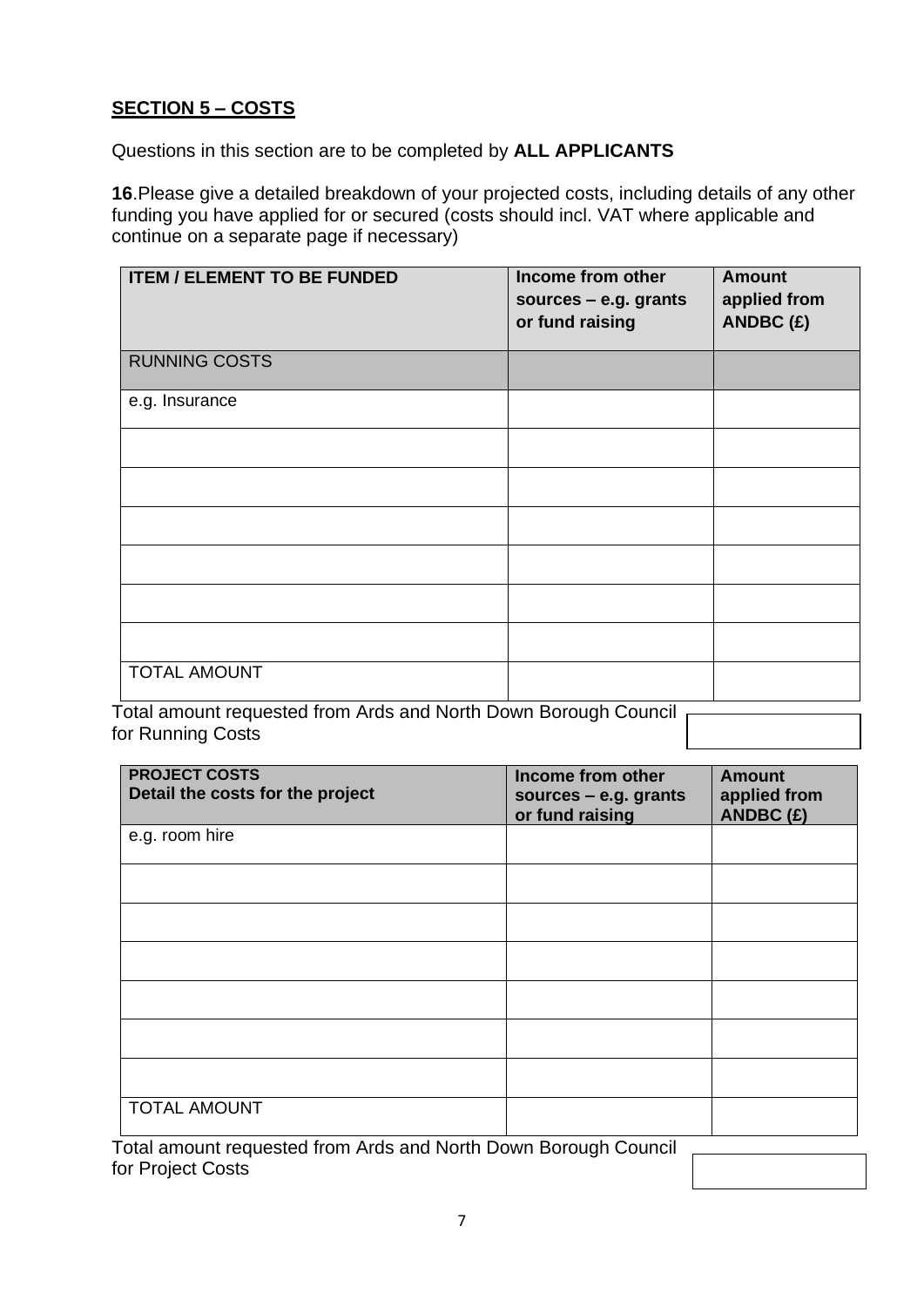**17**.Please describe any contribution your group/organisation is making towards the running costs / project (financial or in-kind e/g/ money, how many people volunteered and how many hours, materials)?

**18**.Please explain how value for money will be achieved? (Running Costs and/or project costs)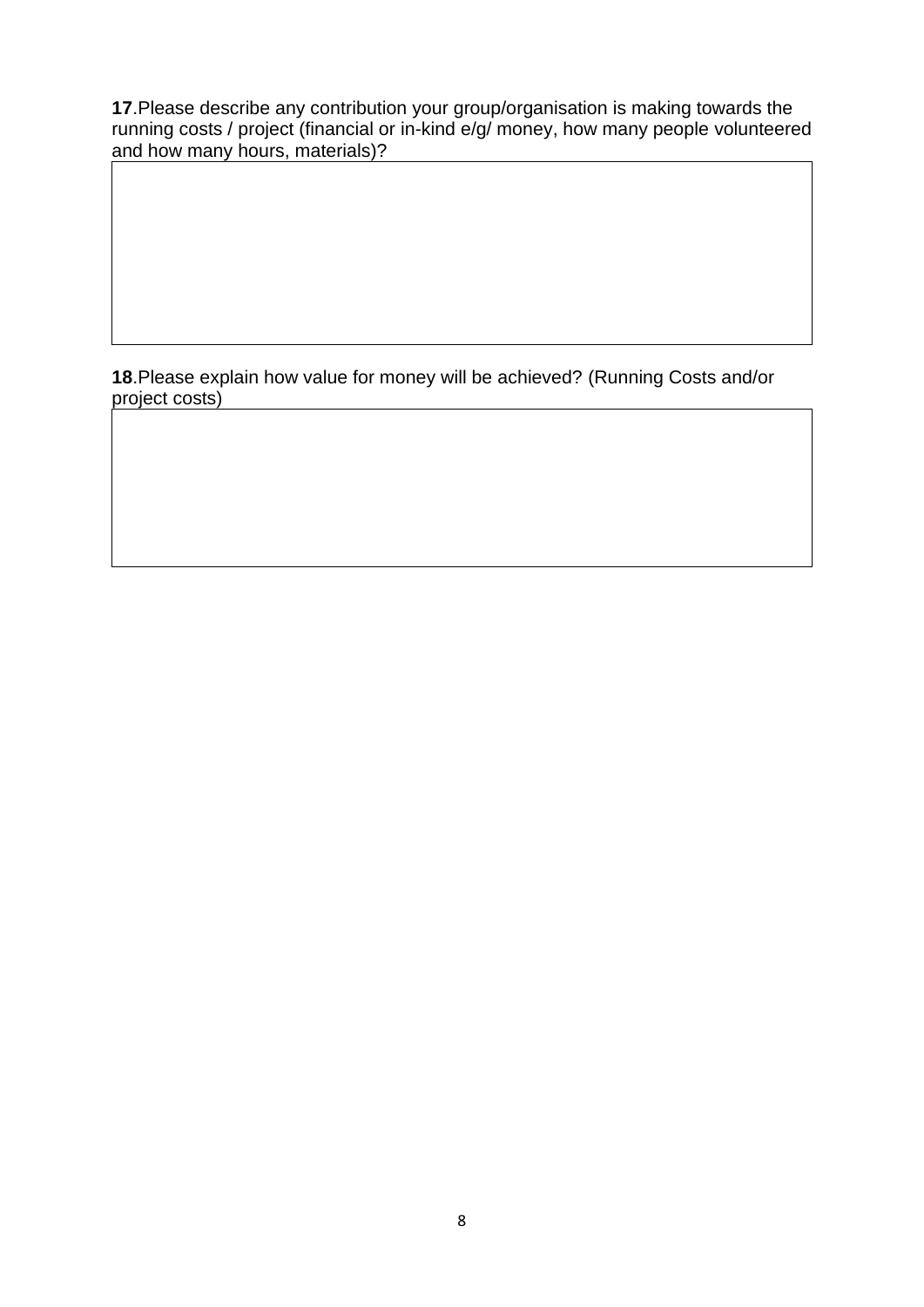#### **GOVERNMENT FUNDING DATABASE –**

**This is a requirement from the Department for Communities.**

**Have you previously uploaded the following on the Funders Passport? If yes please provide your Unique Reference Number (URN) and ensure your most recent documents have been uploaded to the GFD. \_\_\_\_\_\_\_\_\_\_\_\_\_\_\_\_\_\_\_**

**However, we do require all applicants to please enclose the following documents with your application.**

#### **Essential documentation**

- Copy of Constitution or Memorandum of Association
- Most recent AGM Minutes
- **List of Office Bearers**
- Copy of most recent audited Annual Accounts
- Most recent Bank Statement

#### **Additional documentation**

- Details of relevant Insurance relating to the project (where appropriate)
- Child Protection Policy/ Statement (for those Group/Organisations working with children)

We hereby agree that the above documents will be:

- (i) held on the Government Funding Database (GFD) and are the most up to date and fit for purpose for this application period; **Y/N**
- (ii) We agree these documents may be made available to other public sector funders via the GFD. **Y/N**

#### **Applicants need to be aware that Applications will not be reviewed by the Grants Team until after the closing date and time.**

We declare that this application is made with the authority and consent of the above organisation and that the information provided is true, accurate and complete.

#### Please note: **Late or Incomplete applications will not be considered**

| Name (in capitals):<br>Position held:                                                     |  |
|-------------------------------------------------------------------------------------------|--|
| Signature (on behalf of the applicant):<br>Date:                                          |  |
| Name (in capitals):<br>Position held:<br>Signature (on behalf of the applicant):<br>Date: |  |

| $\mathbb{R}^2$ |  |
|----------------|--|
| $\mathbb{R}^2$ |  |
|                |  |
|                |  |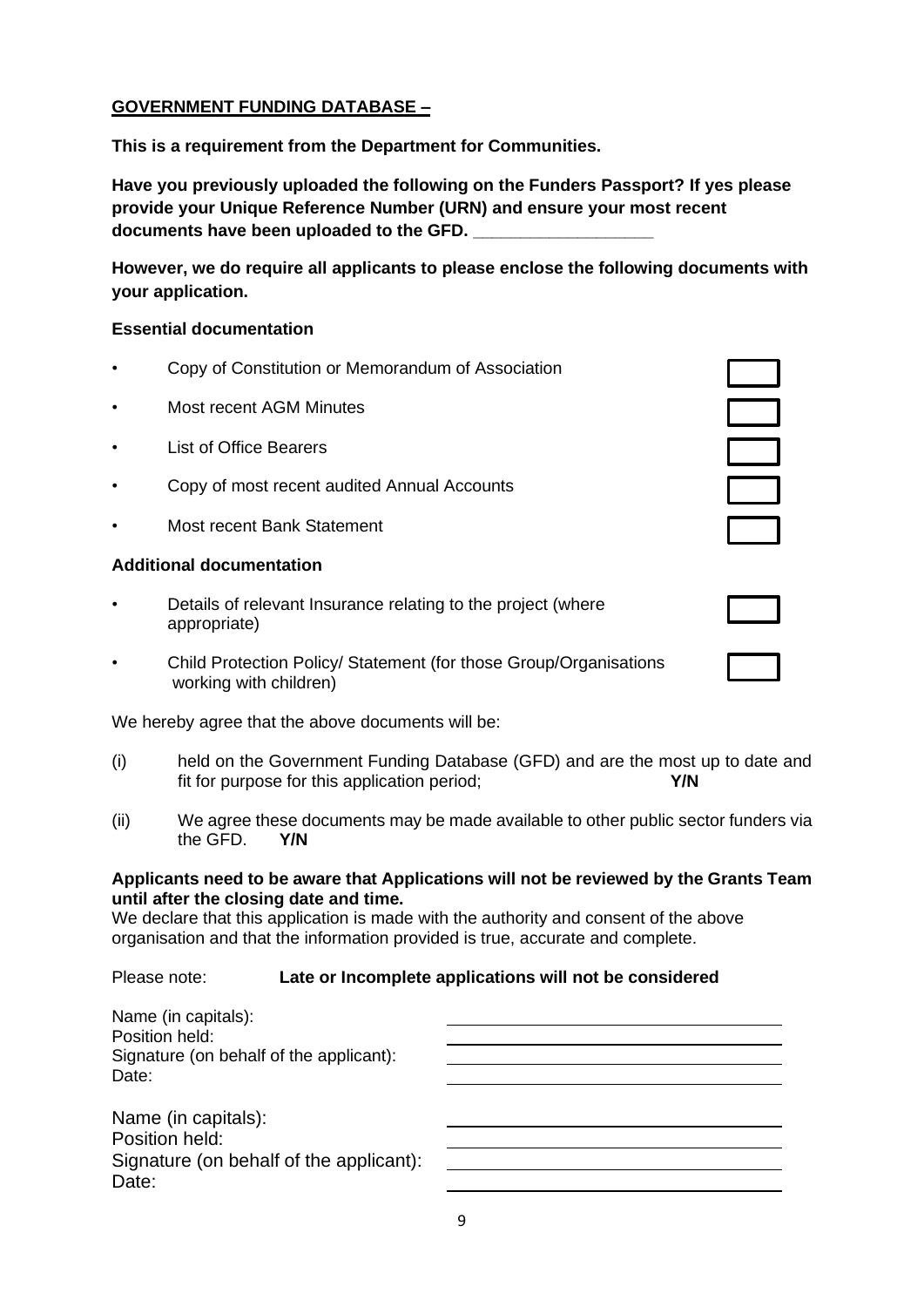Completed application forms and supporting documentation should be forwarded by no later than**: 4.00pm** on **21 st FEBRUARY 2022.**

Community Development Manager Ards and North Down Borough Council 16 South Street Unit 5 Conway Building **Newtownards** BT23 4JT

Tel no: 0300 013 3333 E-mail – [communitygrants@ardsandnorthdown.gov.uk](mailto:communitygrants@ardsandnorthdown.gov.uk)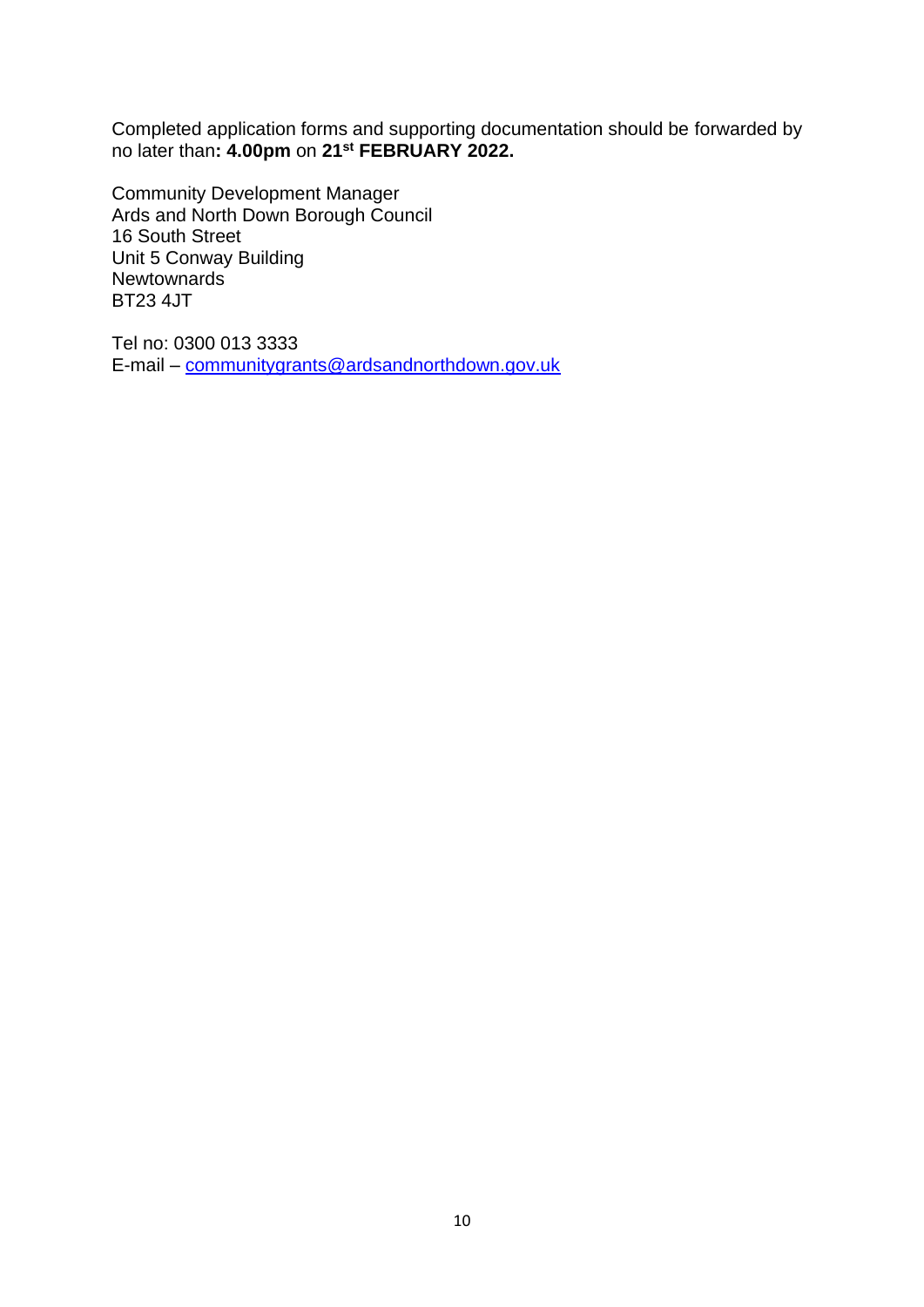## **Freedom of Information**

Ards and North Down Borough Council is subject to the provisions of the Freedom of Information Act 2000. This Act came into operation on 1<sup>st</sup> January 2005. Applicants should be aware that the information provided in the completed application document could be disclosed in response to a request under the Freedom of Information Act.

The Council will proceed on the basis of disclosure unless an appropriate exemption applies. No information provided by applicants will be accepted "in confidence" and Ards and North Down Borough Council will not accept liability for loss as a result of any information disclosed in response to a request under the Freedom of Information Act.

Ards and North Down Borough Council does not have a discretion regarding whether or not to disclose information in response to a request under the Freedom of Information Act, unless an exemption applies. Decisions in relation to disclosure will be taken by appropriate individuals in Ards and North Down Borough Council having due regard to the exemptions available and the Public Interest. Applicants should be aware that despite the availability of some exemptions, information may still be disclosed if the Public Interest in its disclosure outweighs the Public Interest in maintaining the exemption. Applicants are required to highlight information included in the application documents which they consider to be commercially sensitive or confidential in nature, and should state the precise reasons, why that view is taken. In particular, issues concerning trade secrets and commercial sensitivity should be highlighted. Applicants are advised against recording unnecessary information.

In accordance with the Lord Chancellors Code of Practice on the discharge of public functions, Ards and North Down Borough Council will **not** accept any contractual term that purports to restrict the disclosure of information held by the Council in respect of the contract or grant process save as permitted by the Freedom of Information Act. The decision whether to disclose information rests solely with Ards and North Down Borough Council.

Ards and North Down Borough Council will consult with applicants, where it is considered appropriate, in relation to the release of controversial information.

### **Data Protection**

Ards and North Down Borough Council values your right to personal privacy. We collect this information solely for the purposes of this application and do not share it with anyone. We comply with the The DPA (Data Protection Act) 2018 and UK GDPR (General Data Protection Regulation), ensuring that information is collected fairly and lawfully, is accurate, adequate, secure, up to date and not held any longer than necessary**.** 

For further information our Privacy Statement can be viewed at [https://www.ardsandnorthdown.gov.uk/privacy-and-cookies](https://eur01.safelinks.protection.outlook.com/?url=https%3A%2F%2Fwww.ardsandnorthdown.gov.uk%2Fprivacy-and-cookies&data=04%7C01%7Canne.lendrum%40ardsandnorthdown.gov.uk%7Cf720ee16c62c4f7d4c7708d9e00d3fb2%7C39416dee5c8e4f5cb59d05c4bd0dd472%7C0%7C0%7C637787169765990001%7CUnknown%7CTWFpbGZsb3d8eyJWIjoiMC4wLjAwMDAiLCJQIjoiV2luMzIiLCJBTiI6Ik1haWwiLCJXVCI6Mn0%3D%7C3000&sdata=BuZ76ilI40Ef%2B7Kk4E62iBYfc5pkLJFDmZD8Xs58Z98%3D&reserved=0)

# **Equality of Opportunity, Section 75 and Good Relations.**

Ards and North Down Borough Council (the Council) is required to have due regard to the need to promote equality of opportunity between

• persons of different religious belief, political opinion, racial group, age, marital status or sexual orientation